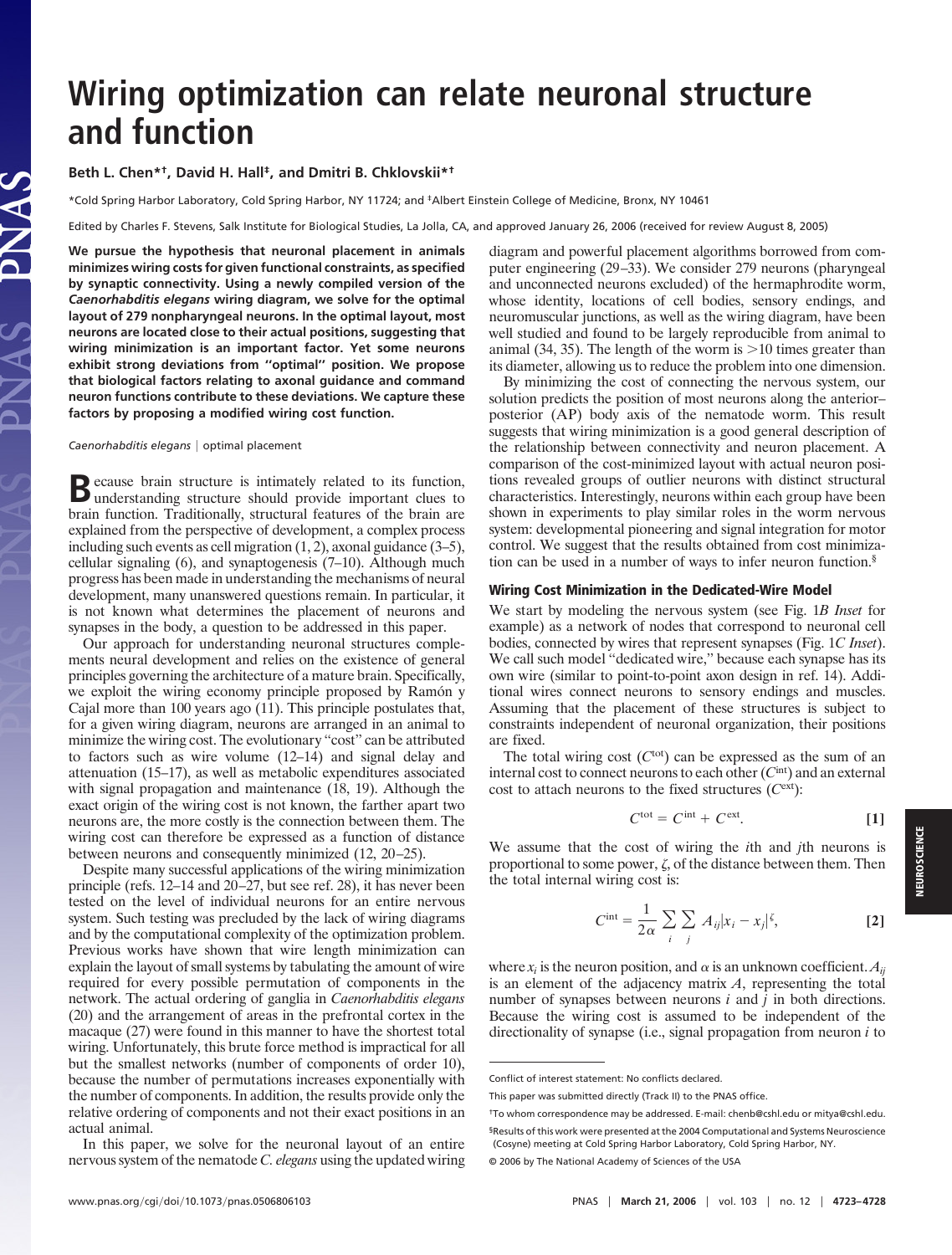

**Fig. 1.** Actual and predicted neuronal cell body positions. (*A*) Neuronal layout in the worm, pharyngeal neurons excluded. Each color denotes a ganglion.(*B*)Actualplacementofneuronalcellbodiesprojectedontoanterior– posterior axis. Circles of the same color represent cell bodies belonging to the same ganglion. Plots for each ganglion are offset vertically to aid the eye. (*Inset*) Schematic example of biological network of three neurons and two fixed points: s, sensory ending; m, muscle. The blue neuron is bipolar, with one neurite attaching to the sensory ending and the other making two excitatory synapses onto the red neuron and one excitatory synapse onto the green neuron (circle represents the cell body). The red neuron makes an inhibitory synapse onto the blue neuron (line ending in circle) and a gap junction (bar) with the green neuron. The green neuron has a neuromuscular junction. (*C*) Neuronal layout predicted from minimization of quadratic wiring cost in dedicated-wire model. (*Inset*) Weighted dedicated-wire model. Each black line or wire corresponds to one synapse independent of polarity (excitatory vs. inhibitory), directionality, or modality (chemical vs. gap). (*D*) Neuronal layout predicted from the binary dedicated-wire model. (*Inset*) Binary dedicatedwire model. Each wire corresponds to a synaptic connection neglecting a multiplicity of synapses. (*E*) Neuronal layout predicted from the shared-wire model. (*Inset*) Shared-wire model. Neurons are represented as nonbranching wires (colored lines), which must overlap if a synaptic connection exists. Cell body location on the wire can be calculated by using different rules.

*j* or vice versa), matrix *A* is symmetric  $(A_{ij} = A_{ji})$ . Also, the cost is assumed to be independent of synapse polarity (i.e., inhibitory vs. excitatory), so the adjacency matrix is nonnegative  $(A_{ij} \geq 0)$ .

The second term in Eq. **1** represents the cost of wiring neurons to sensory organs, *k*, located at positions *sk*, and muscles, *l*, at positions  $m_l$ :

$$
C^{\text{ext}} = \sum_{i} \sum_{k} S_{ik} |x_i - s_k|^{\zeta} + \frac{1}{\alpha} \sum_{i} \sum_{l} M_{il} |x_i - m_l|^{\zeta}, \quad [3]
$$

where  $S_{ik}$  is the number of synapses between neuron *i* and sensory organ *k*, and *Mil* is the number of synapses between neuron *i* and muscle *l.* In the schematic network illustrated in Fig. 1*C Inset*, the adjacency matrix (*A*), neuron-to-sensory (*S*), and neuron-to-muscle matrices (*M*) are:

$$
A = \begin{pmatrix} 0 & 3 & 1 \\ 3 & 0 & 1 \\ 1 & 1 & 0 \end{pmatrix}, \quad S = \begin{pmatrix} 1 \\ 0 \\ 0 \end{pmatrix}, \quad M = \begin{pmatrix} 0 \\ 0 \\ 1 \end{pmatrix}.
$$
 [4]

To account for multiplicity of synapses on a single neurite, we apply a coefficient  $1/\alpha$  to neuron-to-neuron (Eq. 2) and neuronto-muscle (second term in Eq. **3**) costs based on the following. In the dedicated-wire model, the cost of connecting two neurons is directly proportional to the number of synapses between them (Fig. 1*C Inset*), equivalent to having a dedicated wire for each synapse. Yet, in the actual worm, the majority of neurons are nonbranching and bipolar, making an average of 58.6 *en passant* synapses and neuromuscular junctions with only two neurites (or two wires). This morphology can be taken into account by normalizing each neuronto-neuron and neuron-to-muscle connection by the average number of synapses per neurite ( $\alpha = 29.3$  or 58.6 synapses per neuron divided between two neurites). Sensory neurons, on the other hand, typically send one specialized neurite to the sensory organ (34), which, with a few exceptions, does not make synapses with other neurons or muscles. Thus each sensory fixed point, by construction, connects to a neuron through a dedicated wire and needs not be normalized. An alternative way to incorporate this neuronal morphology is by using a ''shared-wire'' model (Fig. 1*E Inset*), which will be introduced later.

We find the optimal neuronal placement that minimizes the wiring cost function defined by Eqs. **1–3**. Initially, we assume that the cost of connecting two neurons increases as the square of the distance between them  $(\zeta = 2 \text{ in Eqs. 2 and 3})$ . The quadratic cost function can be minimized analytically and the position of neuronal cell bodies is given by (26, 29, 30):

$$
x = Q^{-1} \left[ Ss + \frac{1}{\alpha} Mm \right]
$$
  

$$
Q_{ij} = \delta_{ij} \left( \frac{1}{\alpha} \sum_{p} A_{ip} + \sum_{k} S_{ik} + \frac{1}{\alpha} \sum_{l} M_{il} \right) - \frac{1}{\alpha} A_{ij}.
$$
 [5]

Minimization of the quadratic cost function is mathematically identical to finding the equilibrium placement of objects connected with elastic rubber bands (minimum elastic energy of rubber bands with zero length at rest).

## **Comparison of the Minimum-Wiring Placement with Actual Layout**

Using the complete connectivity diagram of the *C. elegans* nervous system, we calculate neuron positions that minimize the quadratic cost function ( $\zeta = 2$  in Eqs. 2 and 3,  $1 < \zeta < 4$  to be considered later). Data sets are available at http://www.wormatlas.org/ handbook/nshandbook.htm/nswiring.htm. Fig. 1*C* shows optimal neuronal layout in the one-dimensional worm, where neurons from the same ganglion are represented by the same color, offset vertically for clarity.

We compare this result to actual locations of neuronal cell bodies projected into one dimension along the anterior–posterior axis of the worm (Fig. 1*B*). Neurons belonging to the same ganglia are clustered (positioned near each other) in the actual layout. Wiringcost minimization predicts somewhat more dispersed clusters of neurons located in the anterior two-thirds of the worm and no clustering for neurons in the tail ganglia (see *Ganglia Distribution* in *Supporting Text* and Fig. 5, which are published as supporting information on the PNAS web site). Later we will discuss possible causes for such discrepancies. Because a large number of the sensory organs are located in the tip of the head (34), aggregation of neurons in the anterior region of the animal is consistent with minimization of cost required to connect these sensors (20). The predicted anterior–posterior order of the first five ganglia, as defined by the median of neuron positions, agrees with the actual order. The actual ganglia ordering was previously obtained by Cherniak via brute force enumeration of all possible permutations (20). However, as mentioned previously, the method used to obtain Cherniak's result cannot be applied at the level of individual neurons.

Next, we plot predicted positions of individual neurons as a function of actual positions in the worm (Fig. 2). Neuron locations in the animals are scaled between 0 and 1, where 0 is the head and 1 is the tail. The majority of neurons in the network lie along the diagonal of the plot, where predicted position equals actual posi-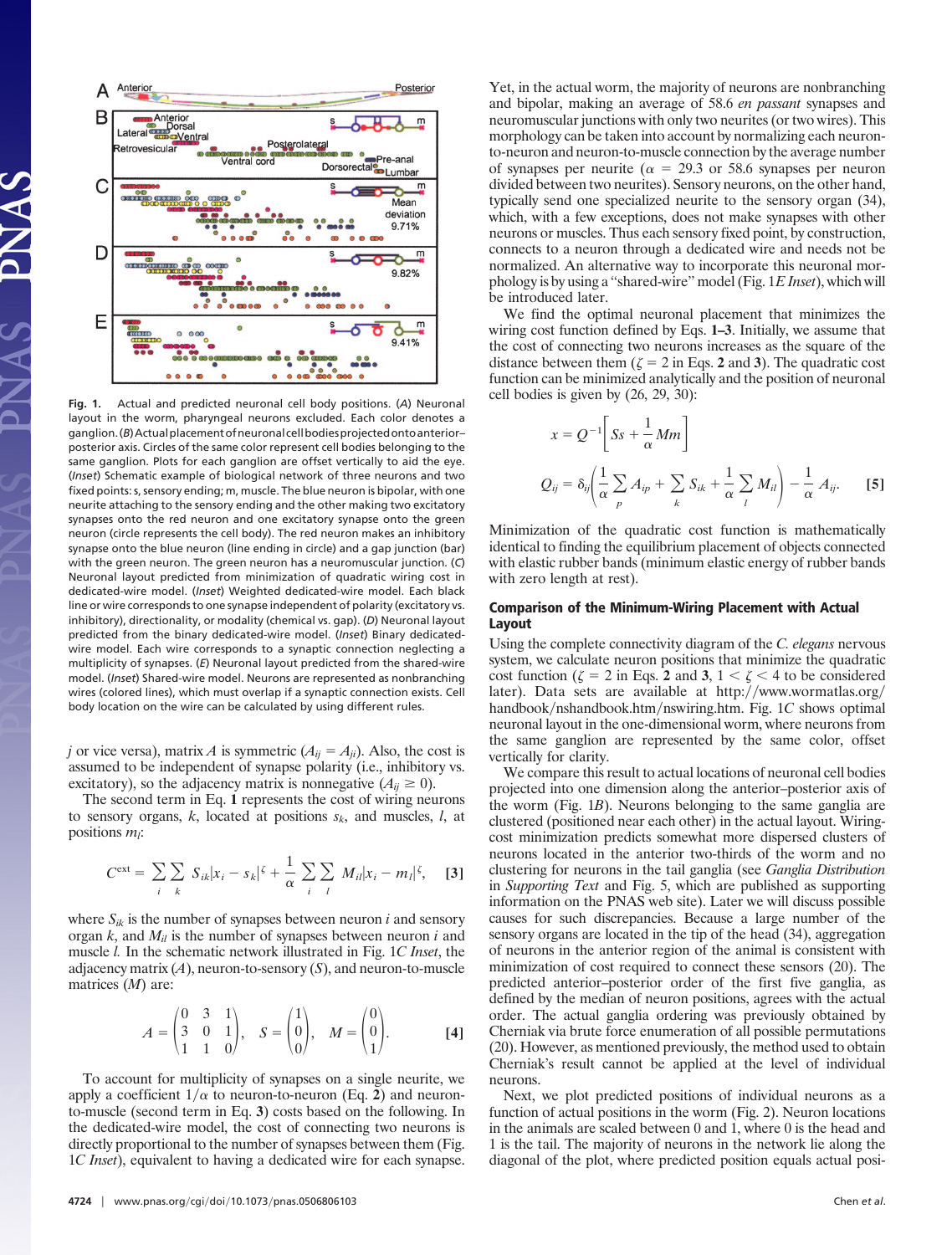

**Fig. 2.** Neuron positions predicted by the quadratic dedicated-wire model vs. actual neuron positions. (*Upper*) Positions are normalized by the worm body length ( $0 =$  head;  $1 =$  tail). Perfect predictions fall on the diagonal. Circles of the same color represent cell bodies belonging to the same ganglion. Three classes of pioneer neurons are labeled. (*Lower*) Schematics depicting the progression of pioneer neurons during worm development. Arrows indicate direction of neurite growth.

tion. On average, the cost-minimized neuron is located at 9.71% of the worm body length away from the actual location. Half of the predicted positions lie within 5.10% of their actual layout. The discrepancy between the mean and median of the distribution indicates that a small number of neurons account for the largest deviations. These ''outlier'' neurons will be analyzed further in the following sections.

To evaluate how well wiring-cost minimization predicts neuron position, we compare our results against a null hypothesis that more related neurons are positioned closer to each other. In *C. elegans*, the lineages of individual cells are reproducible and have been fully mapped (36, 37). By assuming that each cell division in the lineage tree reduces ''relatedness'' by one unit, we found the ''relatedness'' matrix between any two neurons in the nervous system (see *Lineage Analysis* in *Supporting Text*). Then we minimized the quadratic cost function with coefficients given by the ''relatedness'' matrix by substituting nonexistent external connection with a uniform repulsive force (26). The mean deviation from actual is 26.1%, a worse prediction than that generated by wiring minimization.

We also evaluate how well cost minimization is able to predict neuron position by comparing our results to a neuronal layout generated at random from a uniform distribution. Randomly placed neurons have a mean deviation from the actual position 34.6% and the median of 30.9%, both much greater than wireminimized placement. Provided the distribution of the mean is Gaussian, the probability of obtaining an average deviation for 279 neurons better than the results from cost minimization is  $10^{-68}$ . Therefore, wiring-cost minimization is a meaningful description of the relationship between neuronal arrangement and connectivity in the worm.

Despite reasonable agreement between predicted and actual layout, the total wiring cost of the actual network is almost four times greater than that of the optimized solution. Does this discrepancy arise from the cost of internal or external connections? The cost from neuron-to-neuron connections (*C*int from Eqs. **1** and **2**) makes up 91.7% of total cost in the actual worm. This value is 6.24 greater than the internal cost from the predicted layout. On the other hand, the ratio of actual to predicted external costs (*C*ext from Eqs. **1** and **3**) is significantly lower at 0.93. This result suggests that neurons in the actual layout are well positioned to minimize connections to external structures but are not fully optimized for neuron-to-neuron connections.

However, the total cost of the actual placement is still four times less than that of the randomly generated placement. In other words, the total cost ratio of optimized to actual to random layout is 1:4:16. Provided the distribution of cost for a random placement is Gaussian, the probability of obtaining a cost equal to or lower than the actual cost is  $10^{-33}$ . Again, the significance of this metric suggests that the wiring-minimization approach gives nontrivial results.

# **Robustness of Optimization Results to Small Variations of Parameters**

To determine the robustness of the wire-minimized solution, we explored several aspects of the cost function and assessed their impact on the ability to predict neuronal layout.

First, we analyze the sensitivity of the wire-minimized layout to the normalization coefficient  $\alpha$  and the exponent  $\zeta$ . As mentioned, our cost formulation accounts for multiple synapses on a given neurite by normalizing connection weights by the average number of synapses per neurite ( $\alpha = 29.3$ ). We test how the predicted layout changes by varying  $\alpha$  between 1 and 45. Because the choice of the quadratic form of the cost function may seem arbitrary, we also varied the power of wire length in the cost function,  $\zeta$  in Eqs. 2 and **3** between values of 1 and 4. As argued previously, the wiring cost is likely to scale supralinearly  $(\zeta > 1)$  with distance between neurons (26). If so, the minimization problem is convex and can be efficiently solved numerically. The lowest mean deviation, 9.71%, is achieved by using the cost function with normalization coefficient  $\approx$  27 and exponent ≈2 (see *General Power-Law Cost Function* in *Supporting Text* and Fig. 6, which are published as supporting information on the PNAS web site). Interestingly, these values are close to those chosen from biological considerations and validate the quadratic cost function.

Second, we test the importance of synaptic multiplicity between neurons. Instead of a wire dedicated to each synapse between cells (Fig. 1*C Inset*), we use a single wire to connect a given pair of neurons regardless of the number of synapses (Fig. 1*D Inset*). In other words, we minimize the quadratic cost function with a binary connection matrix (only 0 or 1 elements in the matrix *A* from Eq. 2). Using  $\zeta = 2$ , the lowest mean deviation between predicted and actual position (9.82%) is higher than the result from a synapsenumber weighted cost function and was found at  $\alpha = 8$ . In the actual worm, the average number of synaptic partners (as opposed to individual synapses) per neurite is 12.2, close to the optimal value of  $\alpha$  obtained from the binary connection matrix.

To summarize, we find that various reasonable cost functions predict neuronal placement incomparably better than the random one. Although mean deviations vary somewhat between different cost functions, they are not far from the best known solution. Thus the wire length minimization approach is rather robust. Because the quadratic cost function can be solved exactly and is reasonably close to the best-known solution, it may serve as the reference predicted layout. Although the predicted placement is only approximately correct, we recall that the problem was solved in one dimension. Such dimensionality reduction may introduce errors on the order of the inverse aspect ratio of the worm, just under 10%. Because the mean deviations we report approach this range, wiring optimization results are encouraging.

## **What Causes Discrepancies Between Predicted and Actual Neuronal Layouts?**

Several reasons may account for the deviation between positions predicted by wiring-cost-minimized and actual neuron positions. (*i*) The actual system is not fully optimized. (*ii*) The wiring diagram is still somewhat incomplete. (*iii*) The wiring cost function does not fully represent costs associated with neuronal placement, or constraints other than connectivity need to be taken into consideration. Although reason *i* remains a possibility, its exploration lies beyond the framework of the optimization approach (38). Reason *ii* can be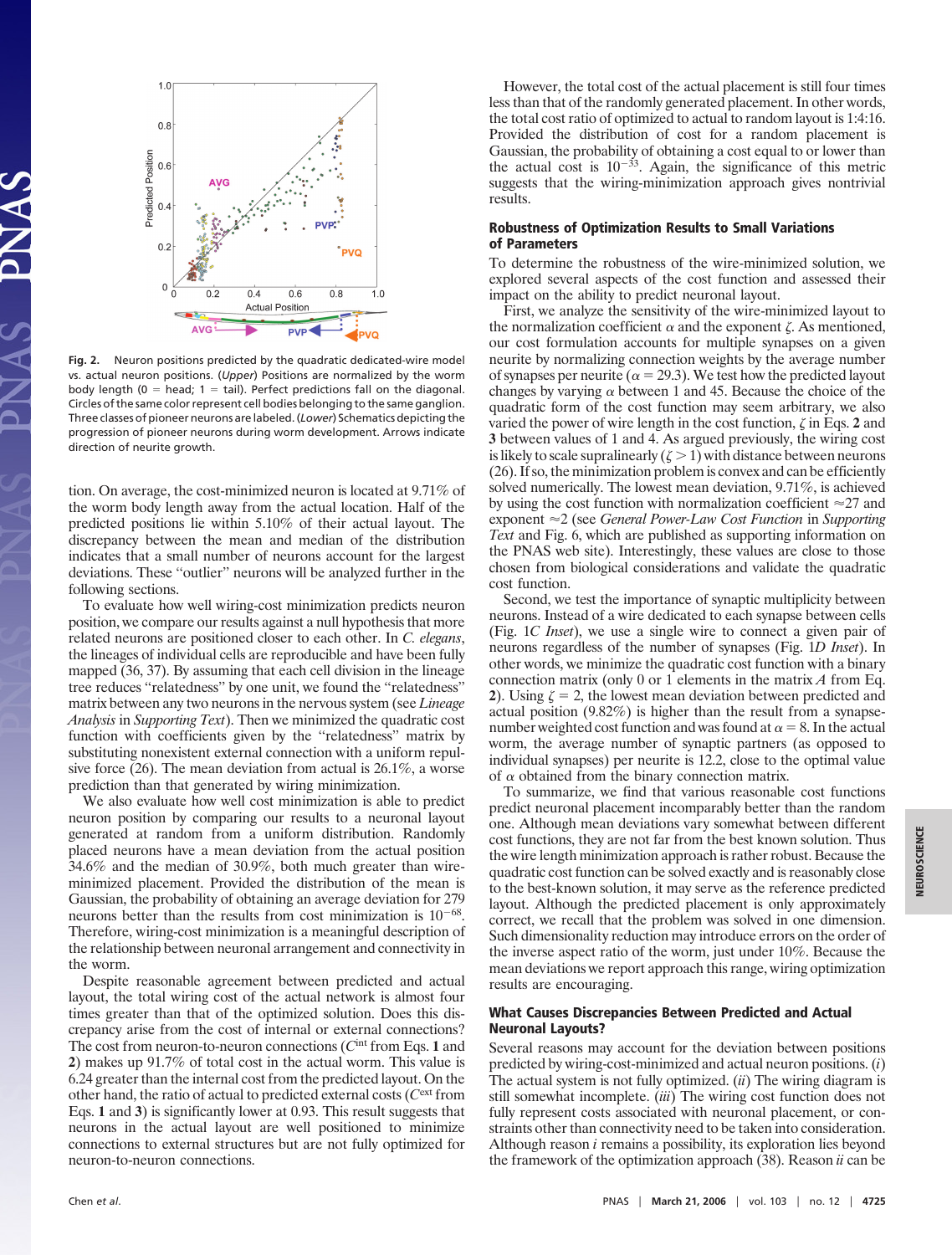

**Fig. 3.** Analysis of cost-minimization outliers. (*A*) Histogram of absolute value of predicted-actual positions. (*Top*) Neurons with cell bodies in the head of the worm. (*Middle*) Neurons with soma in the midbody. (*Bottom*) Neurons with soma in the tail. Red vertical line in each plot marks the first standard deviation from the mean. Asterisks indicate neurons with ambiguous wiring (see text and *Supporting Text* for definitions). (*B*) Asymmetry of synapse position relative to the soma (1 = all synapses in the head and tail are located on opposite end of the worm as the cell body; 0 = all synapses in the head and tail are close to the cell body) vs. prediction error of wiring cost minimization. Bolded neurons above blue line (asymmetry 75%) are pioneer neurons. (*C*) Synaptic inputs near the cell body vs. prediction error of wiring cost minimization. Bolded neurons above the blue line (percent inputs 75%) are command interneurons for locomotion. The vertical red line is first standard deviation of wiring-cost model deviation.

addressed by future reconstructions. Here, we explore the merit of reason *iii*.

By taking a closer look at neurons with the greatest deviation between predicted and actual positions, we find that these ''outliers'' have common morphological features. Fig. 3*A* shows the histogram of differences between predicted and actual positions for neurons with cell bodies in the head, midbody, and tail of the animal. We define the head region by positions along the body axis  $\leq 25\%$  from the anterior of the worm, midbody is between 25% and 75%, and tail is 75% (see *Neuron Position* in *Supporting Text*). The top 10 outliers in the network are in the neuron classes PVQ, PVT, DVC, PVN, PVP, PVW, and PVC, all located in the tail of the worm. The biggest outliers in the head are AVA, AVG, and RID. In the midbody, SDQL, HSNL, and DA06 have the largest deviations. All of these neurons, except DA06, have long processes that span  $>25\%$  of the worm body.

## **Distribution of Synapse Locations Along a Neuron May Not Predict Cell Body Placement**

Because most outliers have long processes spanning the worm body, could the constraints for cell body placement along the process be different from the dedicated wire model? Using the quadratic wiring cost, the dedicated wire model places the neuronal cell body at the weighted center of mass of the positions of its synaptic partners and fixed structures. Then, the cell bodies should not deviate too far from the center of mass location of their synapses.

We test whether actual cell body locations are consistent with synapse distribution along a neurite as expected from the dedicatedwire model. Because the position of synapses can be approximated only to within one-third of the worm body (see *Synapse Position* in *Supporting Text*), we consider long-reaching ( $>25\%$  body length) neurons with cell body located in either the head or tail (109 neurons). Using an asymmetry factor defined by the percentage of head and tail synapses located on the same end of the worm as the cell body, we study how synapses distribute between head and tail. The asymmetry factor is 0 if all synapses are at the same end of the worm as the cell body. For neurons with 100% of head and tail synapses on the opposite end of the worm as the cell body, the asymmetry factor is 1.

We find all neurons with asymmetry factor  $>75\%$  (above the blue line in Fig. 3*B*) are outliers in the wiring-minimized layout (right of the red line in Fig. 3*B*). This group of neurons includes all developmental pioneers of the ventral cord currently known in *C. elegans*: AVG, PVPL/R, and PVQL/R. By comparing the positional deviations of known pioneers with the deviations of the rest of the neurons in the system, we find that all pioneers are outliers in the wire-minimized layout (significant for pioneers as a group,  $P = 0.002$  from Student's *t* test). The most prominent anterior outlier, AVG, is born in the head (39). During development, the neuron sends the first posterior-directed projection into what eventually becomes the right ventral cord, pioneering a path for other anterior neurons to follow (Fig. 2). Along the way, AVG makes synapses with neurons in the midbody and the tail. Neurons PVP and PVQ, the biggest outliers in the tail, behave similarly but in the reverse direction: they are born in the tail and send pioneering processes forward. Ablation of these pioneer neurons results in disorganization of ventral cord fascicles, although a nerve cord is still formed (39). All of these pioneer neurons are characterized by long processes that span the entire length of the worm with the majority of synapses situated outside of the soma region.

Another key player in neural development, PVT, also has synapses mostly on the opposite end of the worm from the soma. The previously published wiring of PVT (34) was later amended (O. Hobert and D.H.H., unpublished work). Interestingly, only after these changes are incorporated does PVT emerge from this outlier analysis. Functionally, PVT acts as a guidepost cell for neurons located in the posterior region of the worm to grow forward (40, 41) and maintains the organization of ventral cord fascicles (42). Without PVT, axons in the lumbar ganglia fail to enter the ventral cord in a single bundle, and axons already in the ventral cord cross the ventral midline in an aberrant manner.

The remaining neurons with asymmetry factor  $>75\%$ , DVC and PVR, are also outliers in the wire-minimized solution and, based on their structural characteristics, we propose that DVC and PVR may also play pioneering or developmental roles. PVR, an interneuron located in the lumbar ganglion, is a putative tail sensory neuron, with some animals displaying microtubule bundles in the posterior process (34, 35). The pioneering role of DVC has been previously postulated by Durbin (39) by using independent data. However, this hypothesis was not fully verified by experiments (39).

# **Directionality of Synapses Along the Neuron May Bias the Location of Cell Bodies**

Because analysis of synapse position relative to the cell body does not account for all outliers, such as AVA and PVC where synapses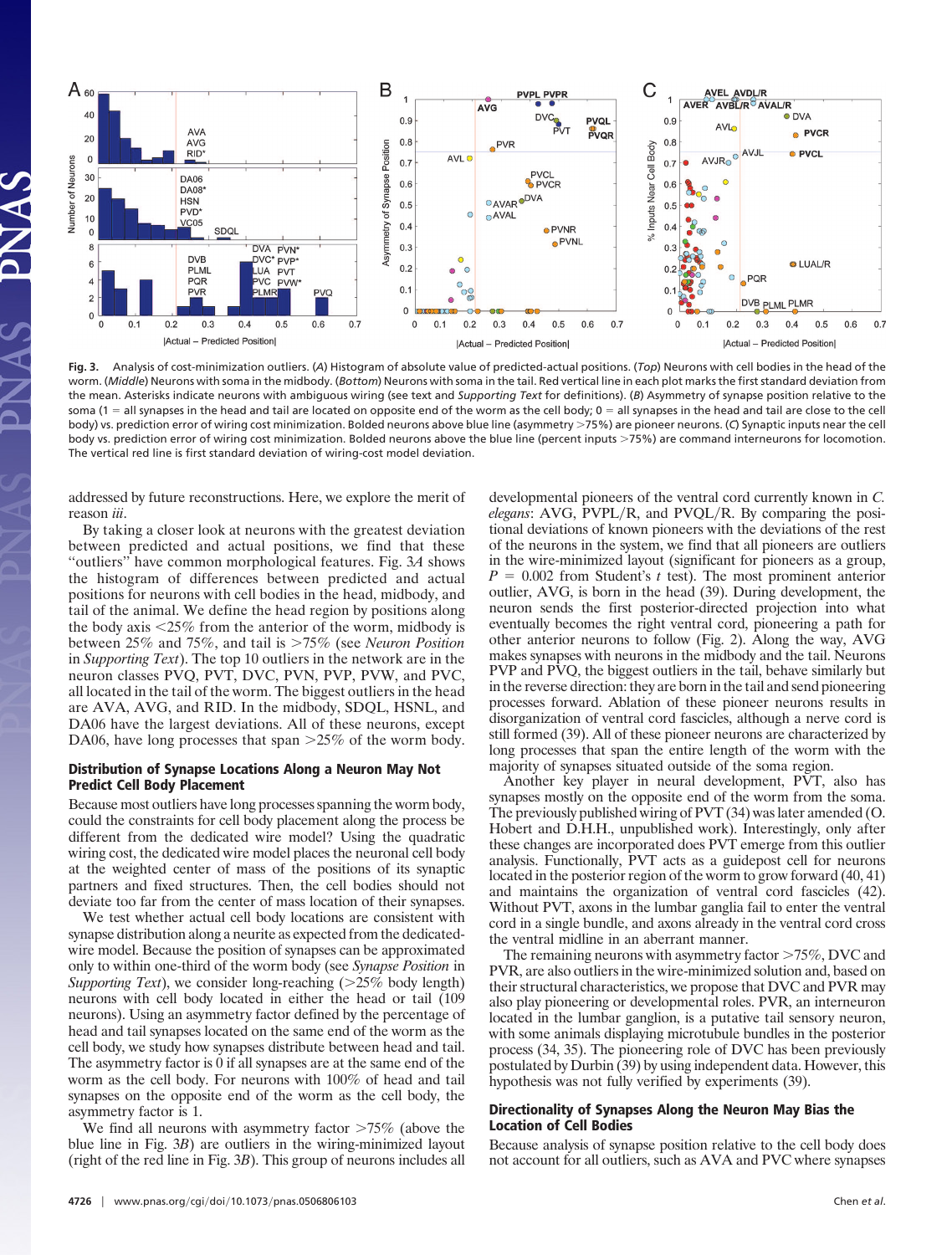

**Fig. 4.** Distribution of synapses by directionality and type along command interneurons. Neuronal outputs or presynaptic terminals are shown in blue, inputs or postsynaptic terminals are shown in red, and electrical junctions are shown in green. (*Upper*) AVAL. (*Lower*) PVCR.

are evenly distributed, we hypothesize that the directionality of synapses might be important. We found an asymmetry in the spatial distribution of pre- and postsynaptic terminals for AVA and PVC (Fig. 4). Specifically, the region containing cell bodies of these neurons contains more inputs or post- than presynaptic terminals. This unexpected result suggests that the distance between cell bodies and pre- vs. postsynaptic terminals invokes different connection costs. Because the dedicated-wire model does not distinguish between the location of individual synapses or the type of synaptic terminals, the failure of our cost minimization to predict the actual position of these neurons is not surprising.

By examining the type of synapses near the soma of neurons with long projections and  $>25\%$  of head/tail synapses near the cell body (101 neurons), we find a small group of 12 neurons with predominately postsynaptic terminals  $(>\!\!75\%)$  near the cell body (above the red line in Fig.  $3C$ ). With the exception of  $AVEL/R$ , all of these neurons are either outliers (AVAL/R, DVA, and PVCR) or very close to being outliers  $(AVBL/R, AVDL/R,$  and  $AVL$ ). Within this group, AVEL/R are the only neurons that do not have neurites spanning the entire length of the worm; their cell bodies are in the head, and neurites project halfway down the worm, terminating anterior to the vulva. The shorter span might be the reason why  $AVEL/R$  do not emerge as outliers.

The directionality of synapses (input or output) near the cell body is a structural property capable of identifying neurons important for integrative signaling in motor control. The collection of neurons with mostly inputs near the soma includes all, except PVCR, of the command interneurons (nine neurons) functionally identified as responsible for worm locomotion (43, 44). Wild-type worms, when touched on the head, respond by moving backwards. Without AVA, AVD, and AVE, worms no longer exhibit this behavior. AVB and PVC are responsible for the exact opposite response; they mediate forward movement when worms are stimulated at the tail.

Although neurons in *C. elegans* appear isopotential and do not generate classical  $Na<sup>+</sup>$  action potentials (45), command neurons may have special requirements to reach an activation threshold near the cell body before a command signal can be passed along the process to distant targets. Physiological study will be necessary to understand the underlying mechanism for the position of pre- vs. postsynaptic terminals relative to the cell body.

The analysis of asymmetry in directionality of synapses revealed noncommand neurons that appear to mediate motor functions. DVA, presynaptic to command interneurons and forward locomotion motor neurons, is involved in mechanosensory responses (46). When subject to a diffused mechanical stimulus, such as a disturbance (e.g., tap) of the substrate on which the worm is resting, the worm responds by moving either forward or backward. Without DVA, the acceleration of such movement is diminished. AVL, acting in conjunction with neuron DVB, is critical for activating muscle contraction for defecation (47). RID has unknown function although both AVL and RID make neuromuscular connections to body muscles.

#### **Wiring Optimization Using the Shared-Wire Model**

To incorporate the importance of synapse location and directionality into theory, we propose an anatomically more accurate shared-wire model (Fig. 1*E Inset*). In this model, each neuron is represented by a wire with multiple synapses. If a pair of neurons is synaptically connected, the corresponding wires must overlap. Similarly, if a neuron makes an external connection, the corresponding wire must include the location of that fixed point. Given these constraints, minimization of total wiring length (31, 33) yields the optimal placement of each synapse as well as the front and back ends of each neuron.

Because the actual locations of most synapses in the worm are not currently known, comparison with data requires predicting cell body positions. One possibility is to assign the cell body position to the center of mass of synaptic locations for each neuron. If connections are treated equally (analogous to the binary dedicatedwire model), the mean deviation of the predicted cell body location is 10.6% from actual. If connections are weighted by their multiplicity (number of synapses per connection analogous to the weighted dedicated-wire model), the mean deviation is 10.7%. In either case, the accuracy of the shared-wire model is no better than the dedicated-wire model.

However, the shared-wire model allows us to apply the results from outlier analysis by adopting different rules for the placement of cell bodies in neurons with specialized functions. First, we incorporate the observation that cell bodies of command interneurons gravitate toward postsynaptic terminals. For these neurons, the cell body is placed at the end of the neuron closest to the center of mass of postsynaptic terminals. Second, we incorporate the observation that cell bodies of neurons important in developmental pioneering are located on the opposite end of the neuron from the majority of synapses. For these neurons, we consider only the synapse-containing region (excluding connections to external structures). The cell body is placed at the end of this region most distant from the synaptic center of mass. Applying these rules for specialized neurons to the distribution of synapses obtained in the sharedwire model, we obtain a placement (Fig. 1*E*, *Shared-Wire Model* in *Supporting Text* and Fig. 7, which are published as supporting information on the PNAS web site) with mean deviation of 9.41%, better than predictions from the quadratic dedicated-wire model.

Wiring optimization using the shared-wire model makes an interesting prediction where a large fraction of all synapses congregates in a single anterior location along the worm (Fig. 7 *Lower*). It is natural to associate this location with the nerve ring. Of course, because our model is 1D, the actual 3D structure of the nerve ring could not emerge. Yet, this congregation of synapses is an unexpected demonstration of the predictive power of wiring optimization.

#### **Discussion**

Here we show that wiring minimization can establish a relationship between neuronal structure and function. We found that, for given connectivity, wiring optimization predicts the layout of many neurons in the animal despite some uncertainty about the exact form of the wiring cost. Thus, wiring optimization is a constructive approach for relating wiring diagram and neuron placement. Detailed comparison of the wiring optimization prediction and actual layout reveals neurons with special structural properties that have